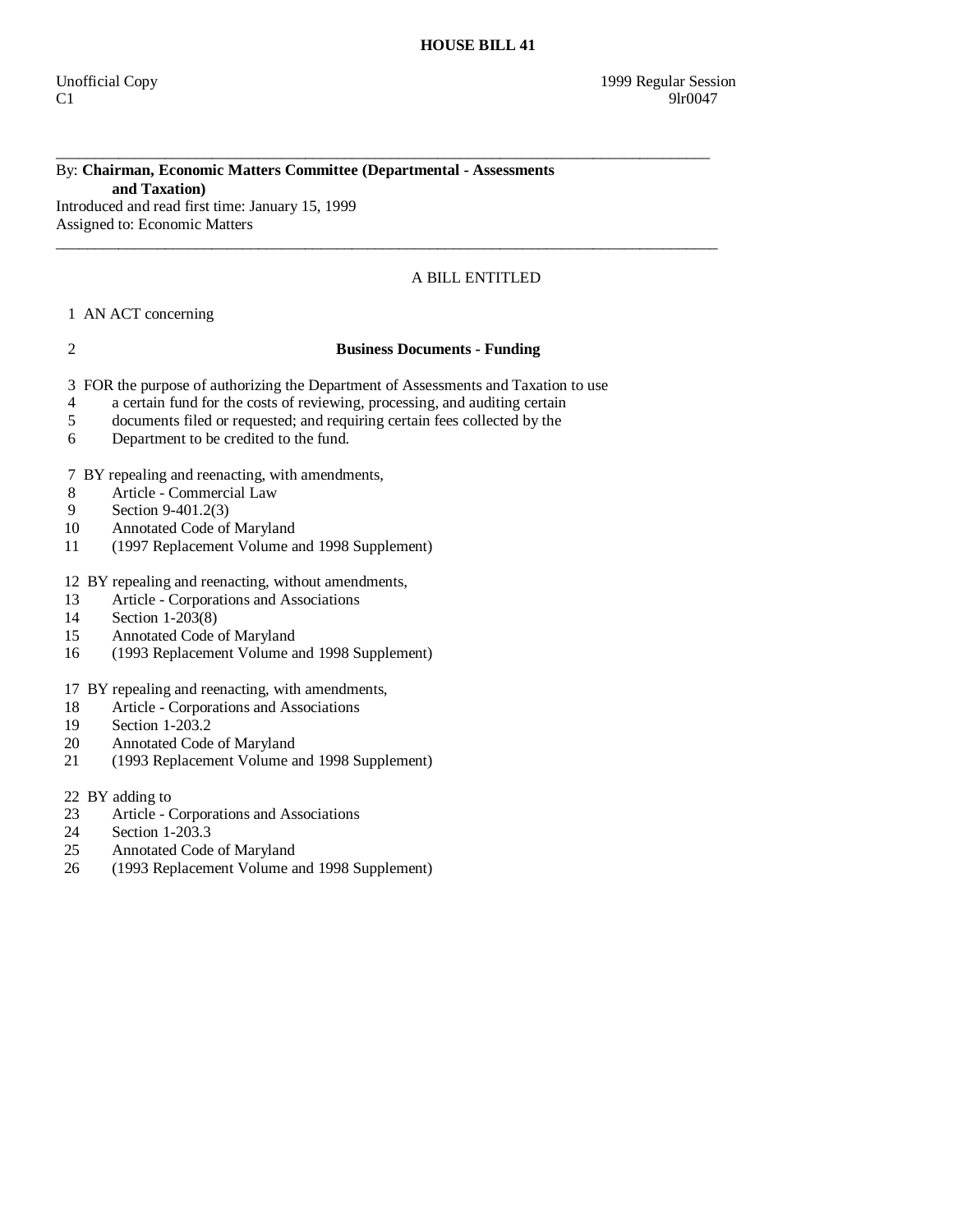# **2 HOUSE BILL 41**  1 SECTION 1. BE IT ENACTED BY THE GENERAL ASSEMBLY OF

2 MARYLAND, That the Laws of Maryland read as follows:

# 3 **Article - Commercial Law**

4 9-401.2.

 5 (3) (a) Instead of the fees collected by a clerk of the circuit court under § 6 2-213 of the Courts Article, the State Department of Assessments and Taxation shall 7 retain 2.5 percent of recordation taxes received in respect of instruments filed with 8 the Department under this title.

 9 (b) All revenues retained by the Department under this subsection shall 10 be credited to [a continuing nonlapsing fund that is not subject to § 7-302 of the State 11 Finance and Procurement Article] THE FUND ESTABLISHED UNDER § 1-203.3 OF THE 12 CORPORATIONS AND ASSOCIATIONS ARTICLE.

13 [(c) Subject to the appropriation process in the State budget, the 14 Department shall use the fund for the costs of reviewing, processing, and auditing 15 instruments filed.

 16 (d) The State Treasurer shall hold and the State Comptroller shall 17 account for the fund.

 18 (e) The fund shall be invested and reinvested in the same manner as 19 other State funds.

20 (f) Investment earnings shall accrue to the benefit of the fund.]

21 **Article - Corporations and Associations** 

22 1-203.

 23 In addition to any organization and capitalization fee required under § 1-204 of 24 this article, the Department shall collect the following fees:

 25 (8) For processing each of the following documents on an expedited basis, 26 the additional fee is as indicated: 27 Recording any document, including financing statements............................................. \$30

 28 Certificate of status of a corporation, partnership, limited partnership, limited 29 liability partnership, or limited liability company, or a name reservation .............................. \$9 30 A copy of any document recorded or filed with the Department, or a corporate

31 abstract ............................................................................................................................. \$20